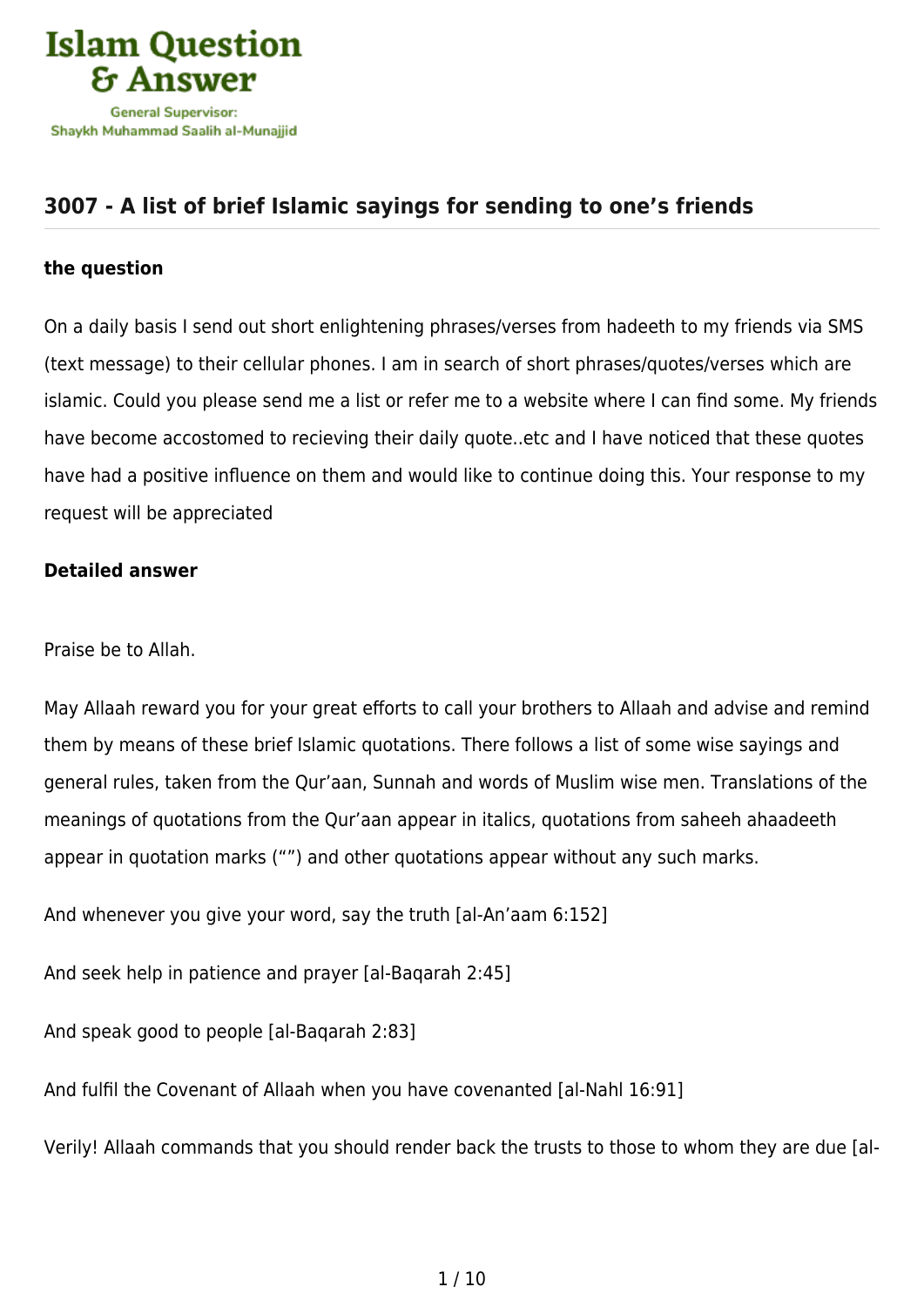

Nisa' 4:58]

And let not your hand be tied (like a miser) to your neck, nor stretch it forth to its utmost reach (like a spendthrift) [al-Isra' 17:29]

Eat and drink, but waste not by extravagance [al-A'raaf 7:31]

And take a provision (with you) for the journey, but the best provision is al-taqwa (piety, righteousness) [al-Baqarah 2:197]

And whosoever fears Allaah and keeps his duty to Him, He will make a way for him to get out (from every difficulty) [al-Talaaq 65:2]

And whosoever puts his trust in Allaah, then He will suffice him [al-Talaaq 65:3]

He who obeys the Messenger has indeed obeyed Allaah [al-Nisa' 4:80]

By no means shall you attain al-birr (righteousness) until you spend (in Allaah's cause) of that which you love [Aal 'Imraan 3:92]

Allaah (Alone) is Sufficient for us, and He is the Best Disposer of Affairs (for us) [Aal 'Imraan 3:171]

And walk not on the earth with conceit and arrogance [al-Isra' 17:37]

And turn not your face away from men with pride [Luqmaan 31:18]

And be moderate (or show no arrogance) in your walking, and lower your voice [Luqmaan 31:19]

And give not a thing in order to have more (or consider not your deeds of obedience to Allaah as a favour to Allaah) [al-Muddaththir 74:6]

"Pay attention to Allaah and He will pay attention to you."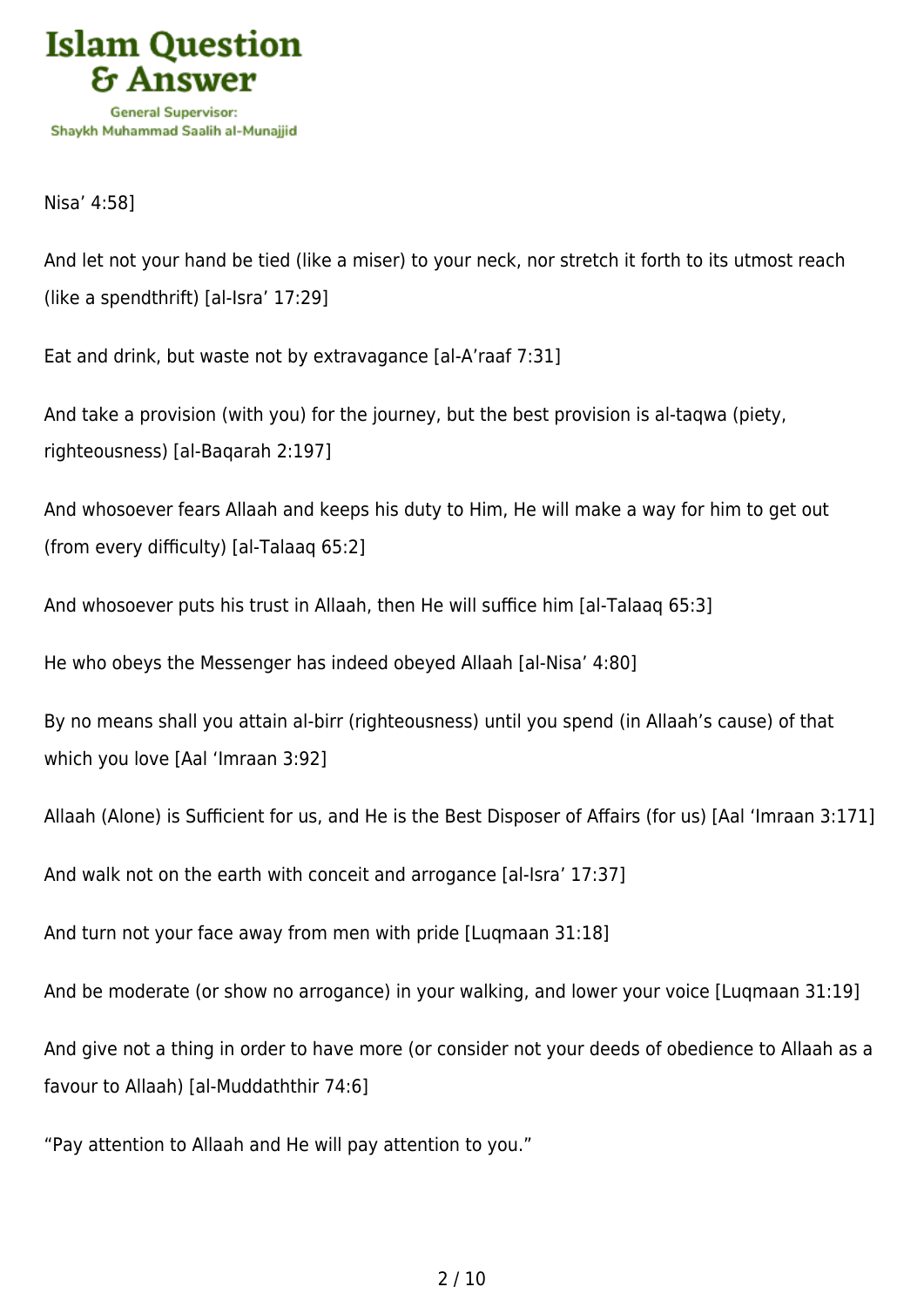

"If you feel no shame, then do as you wish."

"Make sure your food is good (halaal and bought with halaal earnings), and you will be one whose prayers are answered."

"Fear Allaah wherever you may be."

"Follow up a bad deed with a good deed, to cancel it out."

"Mix with people with a good attitude."

"Keep away from prohibited things and you will be the best of worshippers."

"Be content with what Allaah has given you, and you will be the richest of people."

"Love for other people what you love for yourself."

"Do not laugh too much, for excessive laughter deadens the heart."

"Wrongdoing will be multiple darkness on the Day of Resurrection."

"Fear Allaah and treat all your children fairly."

"Fear the Fire, even if by giving half a date (in charity)."

"Fear the prayer of the oppressed."

"The thing that weighs most heavily in the balance (of good deeds) is a good attitude."

"Deliberation is from Allaah, haste is from Shaytaan."

"The less your wealth, the less you will be called to account for."

"Do not become angry, and Paradise will be yours."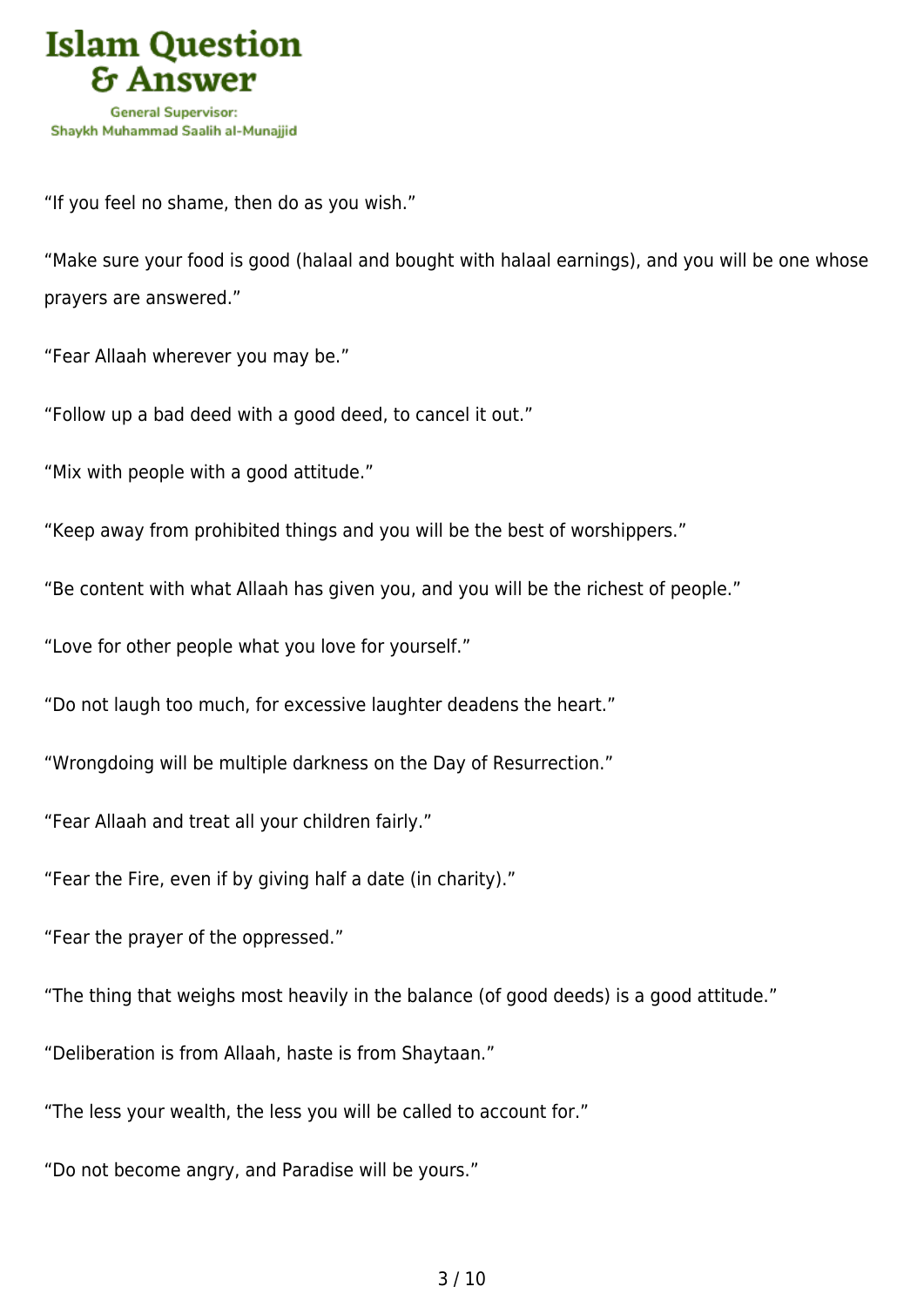

"The most beloved of deeds to Allaah is the one that is continuous, even if it is little."

"The most beloved of places to Allaah are the mosques."

"The most hated of places to Allaah are the marketplaces."

"The most beloved of food to Allaah is that which is touched by many hands (i.e., shared among many people)."

"The most beloved of speech to Allaah is that a person should say, 'Subhaan Allaah wa bi hamdih (Glory and praise be to Allaah)'."

"The most beloved of people to Allaah is the one who is most helpful."

"The most beloved deed to Allaah is making a Muslim happy."

"Whoever restrains his anger, Allaah will conceal his faults."

"A bad attitude spoils a good deed just as vinegar spoils honey."

"The most beloved of people to Allaah are those who have the best attitudes."

"Beware of this world, for it is sweet and tempting."

"Control your tongue."

"Trim your moustaches and let your beards grow."

"Give back the things you have been entrusted with to the person who entrusted them to you."

"Do not betray the one who betrays you."

"Pray to Allaah and be confident of a response."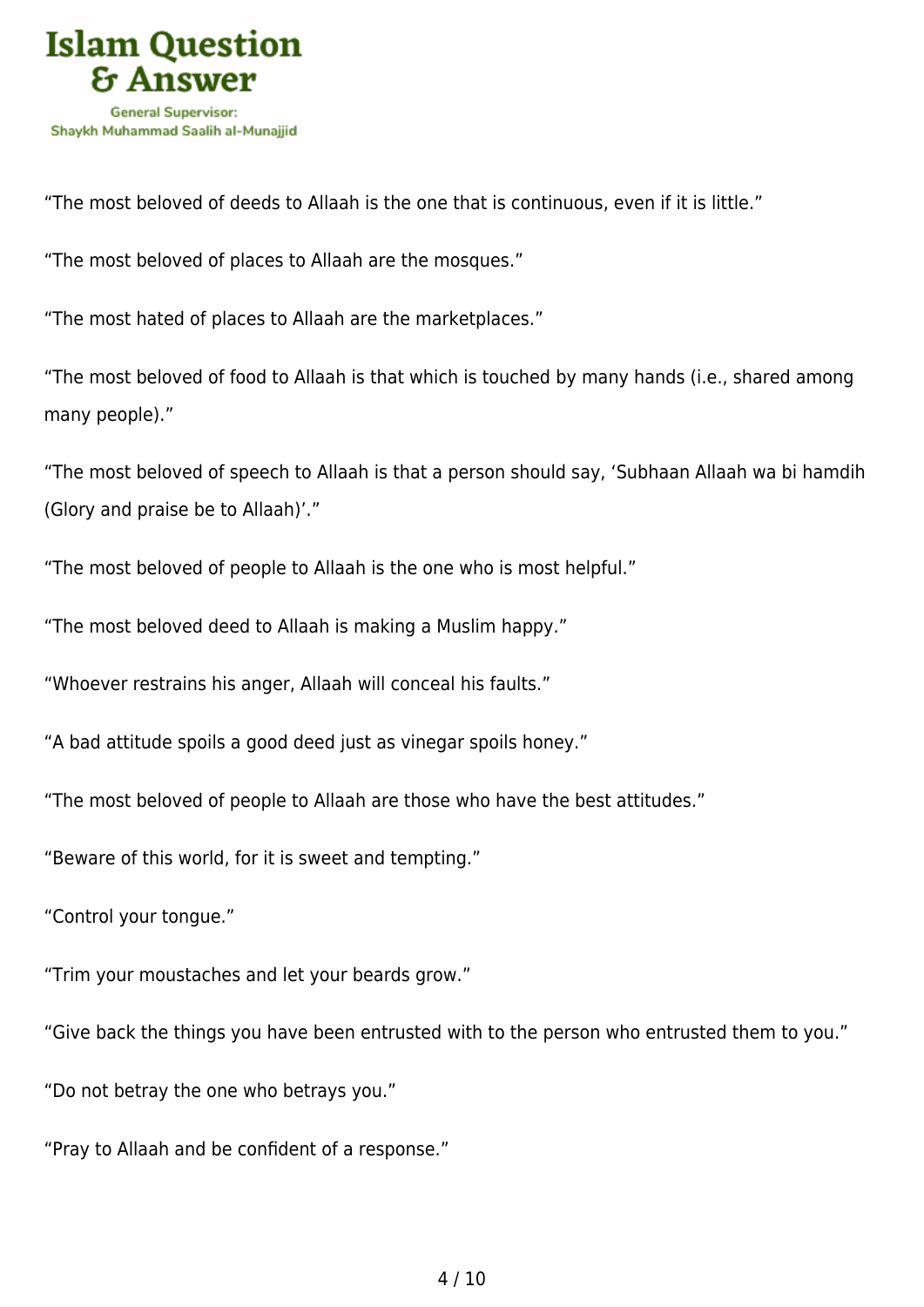

"Cheer people up, do not put them off."

"Make things easy for people, not difficult."

"Eat with your right hand and eat from what is in front of you."

"If Allaah gives you wealth, let the blessing of Allaah be seen on you."

"If someone who is distinguished among his own people comes to you, then honour him."

"If one with whose religion and character you are pleased comes to you (to seek your daughter's hand in marriage), then marry (your daughter) to him."

"If Allaah wills good to the people of a household, He guides them to be gentle."

"If you do something bad, follow it by doing something good."

"If you feel uncomfortable about something, then leave it alone."

"If you judge (between people), then judge fairly."

"If you enter a house, greet the inhabitants with salaam."

"If you are reminded of Allaah, stop what you are doing (of sin)."

"If Allaah sends you some provision without you looking forward to it or asking others for it, then take it."

"If you ask Allaah for anything, then ask Him for al-Firdaws (the highest level of Paradise)."

"If your good deeds please you and your bad deeds upset you, then you are a mu'min (believer)."

"If you hear the call to prayer, then respond to the one who is calling you to Allaah."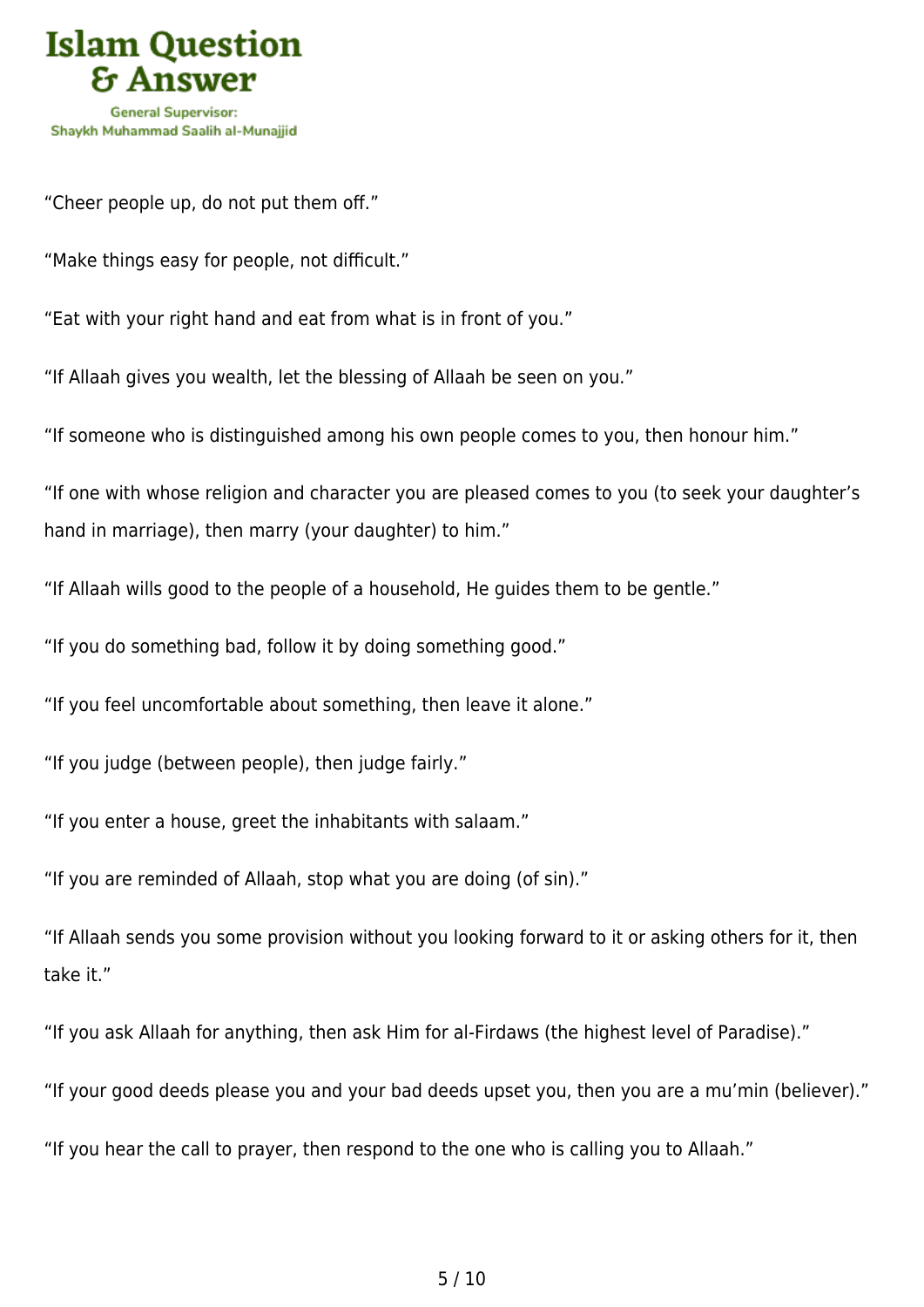

"If you hear the call to prayer, then say something like the muezzin says."

"If any one of you becomes angry, let him keep silent."

"If a man becomes angry and says 'A'oodhu Billaah (I seek refuge with Allaah),' his anger will cease."

"If a man says 'Ya seedi (sir)' to a munaafiq (hypocrite), he earns the wrath of his Lord."

"When you stand up to pray, pray as if it is your last prayer."

"When you get dressed and when you do wudoo', start on the right."

"When any one of you meets his brother, let him greet him with salaam."

"Remember death when you are praying."

"Show mercy towards those who are on earth so that the One Who is in heaven will show mercy to you."

"Renounce pleasure in worldly things and Allaah will love you."

"Show disinterest in what people have and people will love you."

"Feel properly shy and modest before Allaah."

Protect "the head and what does through it (thoughts and ideas)."

Protect "the stomach and what goes into it."

"Seek help in whatever you do by being discreet."

"Everyone who is given a blessing will be envied."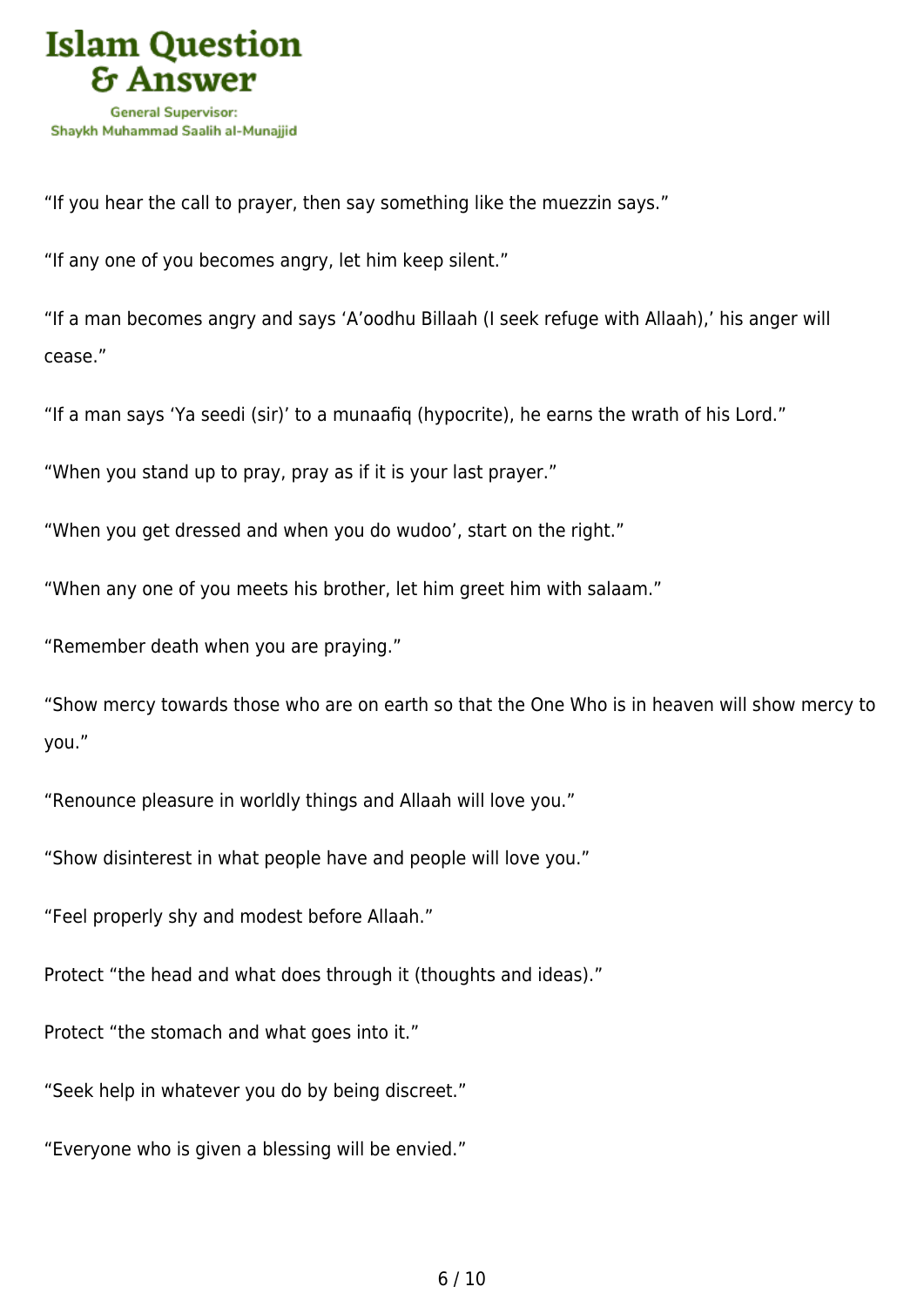

"No one can keep their wudoo' except a believer."

"The worst thief among people is the one who steals from his prayer, by not doing rukoo' and sujood properly."

"Intercede and you will be rewarded."

"The most grateful of people to Allaah are those who are most grateful to other people."

The trouble with beauty is feelings of superiority.

The trouble with generosity is extravagance.

The trouble with noble descent is pride.

The trouble with knowledge is forgetfulness.

"Give to the one who denied you."

"Uphold ties with the one who cuts you off."

"Forgive the one who does you wrong."

May Allaah have mercy on the person who said "Good" and was rewarded or who remained silent and was safe.

Wine is the key to all evil.

The one who is more daring in giving fatwas is more deserving of Hell.

Love the poor and mix with them.

It is better to err in forgiving than to err in punishment.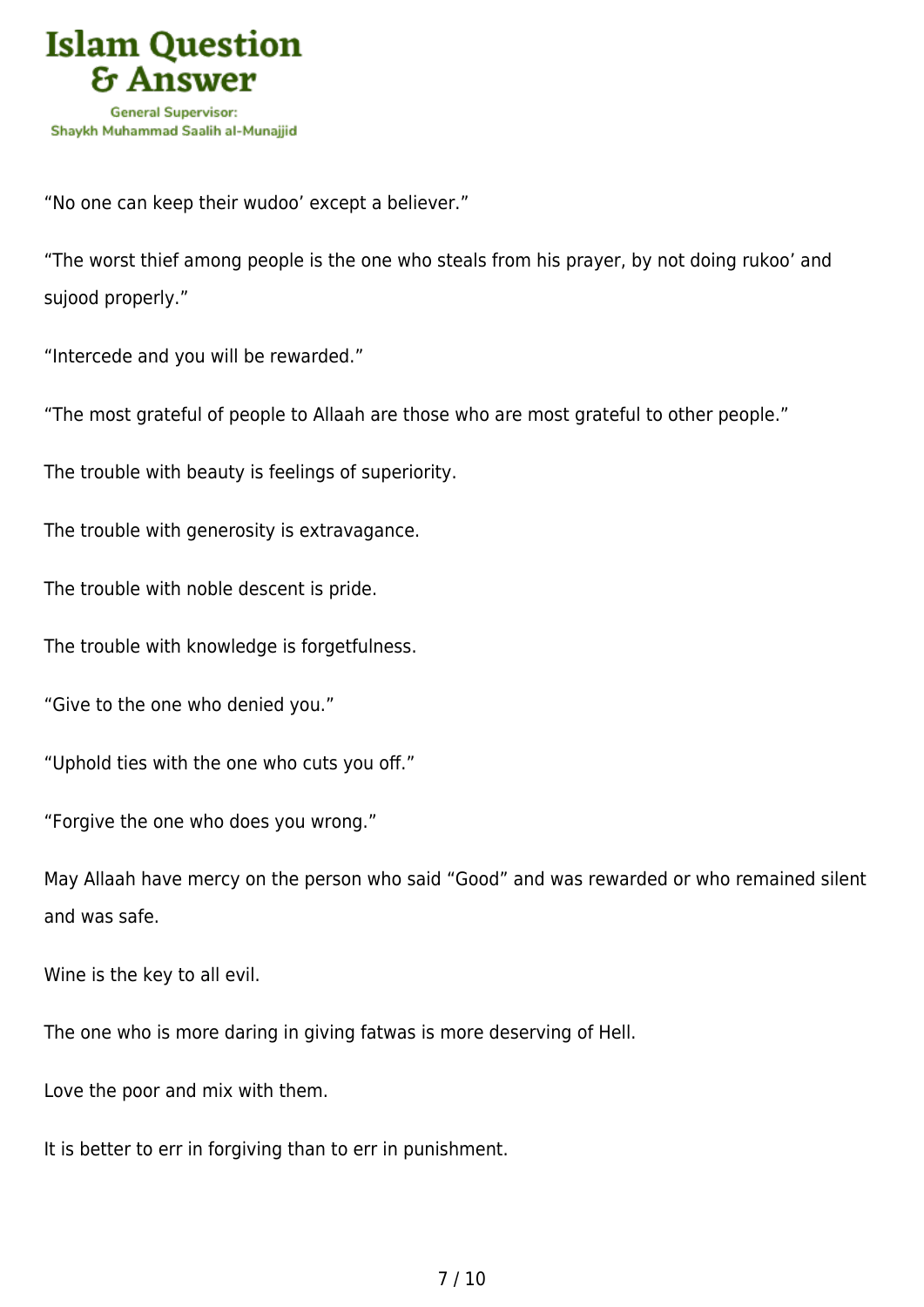

Do not judge between people when you are angry.

If you want to count the faults of anyone else, count your own faults instead.

If you commit a sin, say "Astaghfir-Allaah (I ask Allaah for forgiveness)."

If you are given a blessing, say, "Al-Hamdu Lillaah (praise be to Allaah)."

If some disaster befalls you, say, "Innaa Lillaahi wa innaa ilayhi raaji'oon (Truly, to Allaah we belong and truly, to Him we shall return)."

Seek rizq (provision) by giving charity

"Give food to others and speak good."

"Seek a response to du'aa's when the iqaamah for prayer is given and when rain is falling."

The people with the longest necks on the Day of Resurrection will be the muezzins.

"Worship Allaah as if you see Him."

"The most helpless of people are those who cannot make du'aa'."

"The most miserly of people are those who are stingy with their salaams (i.e., do not greet others)."

"Pay the hired worker his wages before his sweat dries."

"Tie up (your camel) [i.e., take the necessary precautions], and put your trust in Allaah."

"Make the most of your life before your death."

Make the most of "your health before your sickness."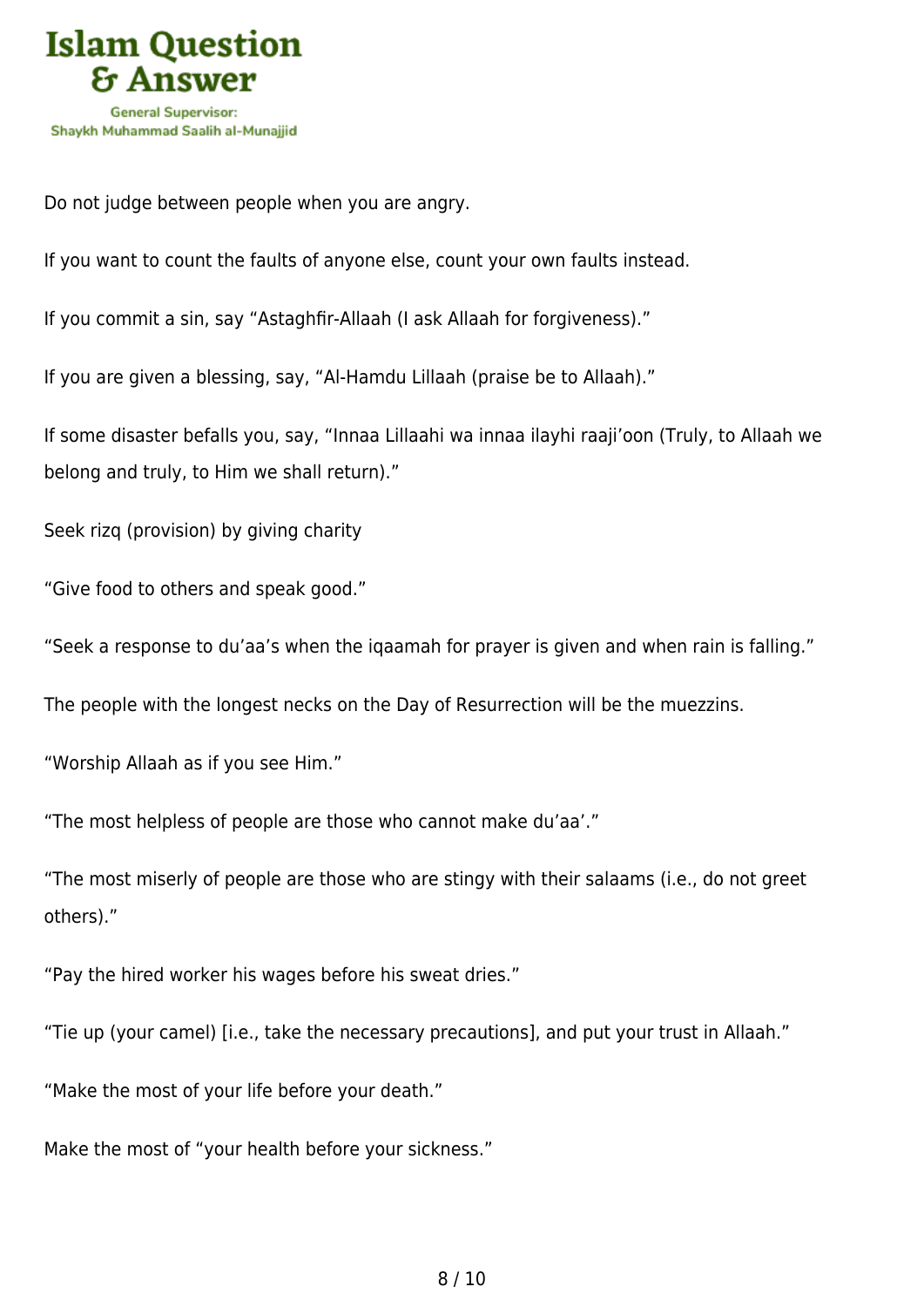

Make the most of "your free time before you become busy."

Make the most of "your wealth before you become poor."

Make the most of "your youth before you become old."

"The best of dhikr is 'La ilaaha ill-Allaah.'"

"The best of sadaqah (charity) is that given by one who has little."

"The upper hand (the one that gives) is better than the lower hand (the one that takes)."

The best of earnings is a good sale.

"The best of the believers is one who is best in attitude."

"The best of the muhaajireen is the one who forsakes (hajara) that which Allaah has prohibited."

"The best type of jihaad is the jihaad of the one who strives against his own self (jihaad al-nafs) for the sake of Allaah."

"Read the Qur'aan throughout every month."

"Read the Qur'aan, for it will come and intercede for its readers on the Day of Resurrection."

"Pray for Allaah to keep you safe and sound."

"Most of the sins committed by the son of Adam are sins of the tongue."

"Repeat often 'Laa hawla wa laa quwwata illa billaah (there is no power or strength except with Allaah)', for it is from the treasure of Paradise."

"Always remember the destroyer of joy (physical pleasure): death."